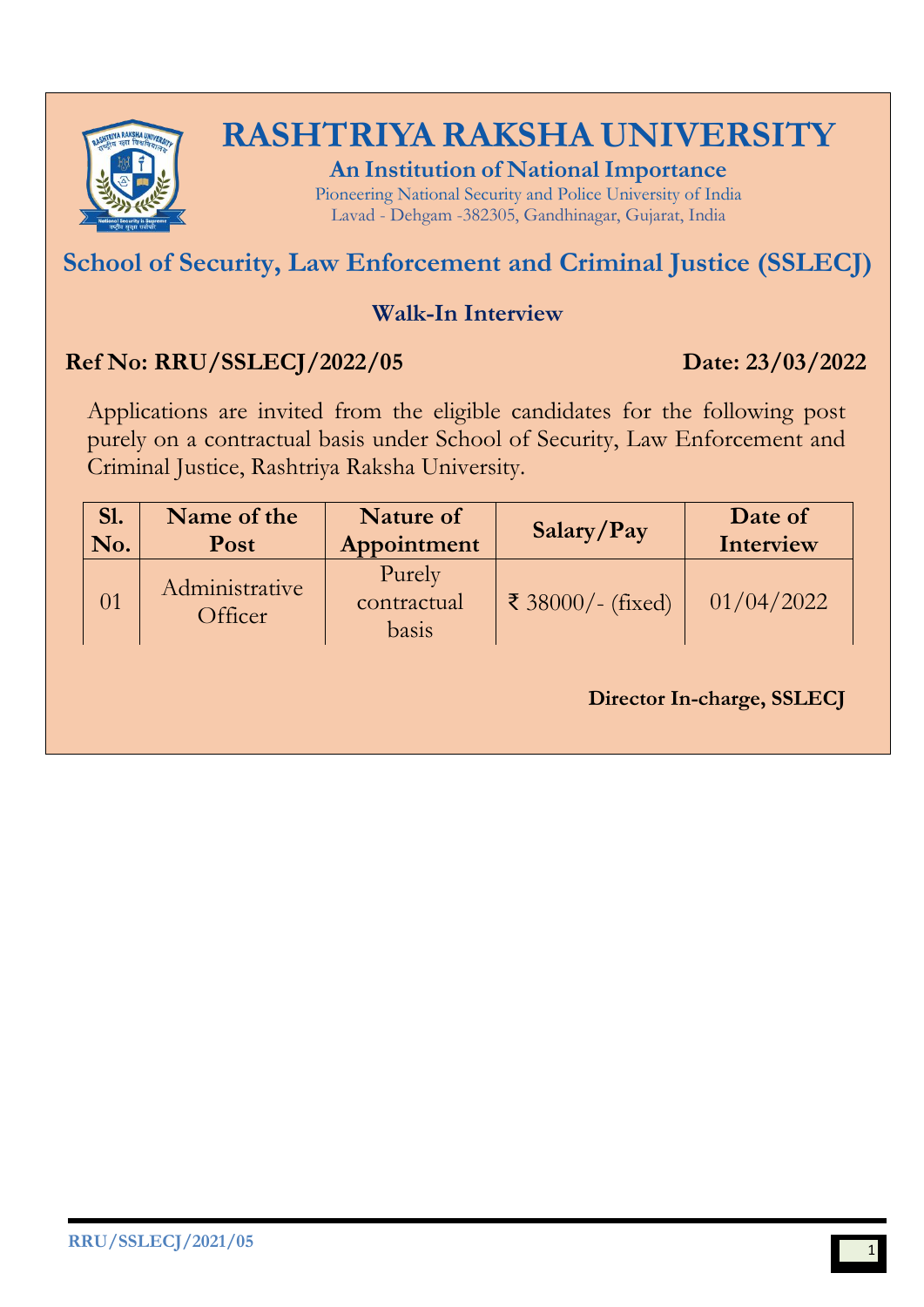

## **An Institution of National Importance**

**Pioneering National Security and Police University of India**

### **Eligibility Criteria for the Contractual Position**

#### **Sl. No. 01 Administrative Officer**

#### **Educational Qualification & Experience**

- A Candidate having 55% marks in Master's Degree from recognized university and Minimum 03 (three) years' experience in relevant field or administration preferably in academic research institute/Government/Semi Government/Public or Private Enterprise/Firms;
- Or a candidate having 55% marks in Bachelor's Degree from recognized university and Minimum 05 (five) years' experience in relevant field or administration preferably in academic research institute/Government/Semi Government/Public or Private Enterprise/Firms;

#### **Other Desirable Qualification:**

- Proven record of integrity, honesty, maintenance of confidentiality and devotion to services; ability and commitment for long working hours and week-ends/holidays and professional commitment to meet deadlines under stressful conditions essential;
- Professional competence includes knowledge of functioning of academic/ research institution
- Knowledge of academic and administrative regulations and rule;
- Ability to work with government and academic departments and offices;
- Skills and ability to facilitate queries and questions of students of various programs and diverse backgrounds in cordial and professional manner; personal qualities include maintenance of confidentiality, long-working hours, excellent inter-personal relations; commitment to ensure completion of complex administrative tasks;
- Plan, organizes and monitors inter-departmental administrative programs and activities;
- Knowledge of academic or administrative or Procurement or Examination or Human Resource (recruitment, promotion) regulations and rules;
- Ability to work with government and academic departments and offices;
- Fluency in English is essential;
- Excellent verbal and written communication skills;
- Excellent interpersonal and conflict resolution skills;
- Excellent organizational skills and attention to detail;
- Proficient with Microsoft Office Suite or related software;
- Ensure timely correspondence with statutory bodies and contributes to the meeting of the needs of the bodies requirements, in consultation with the Office of the Vice Chancellor and Registrar;
- Maintain various information databases for the purposes of use by senior management;

#### **Note: Preference may be given to female candidate subject to performance in interview.**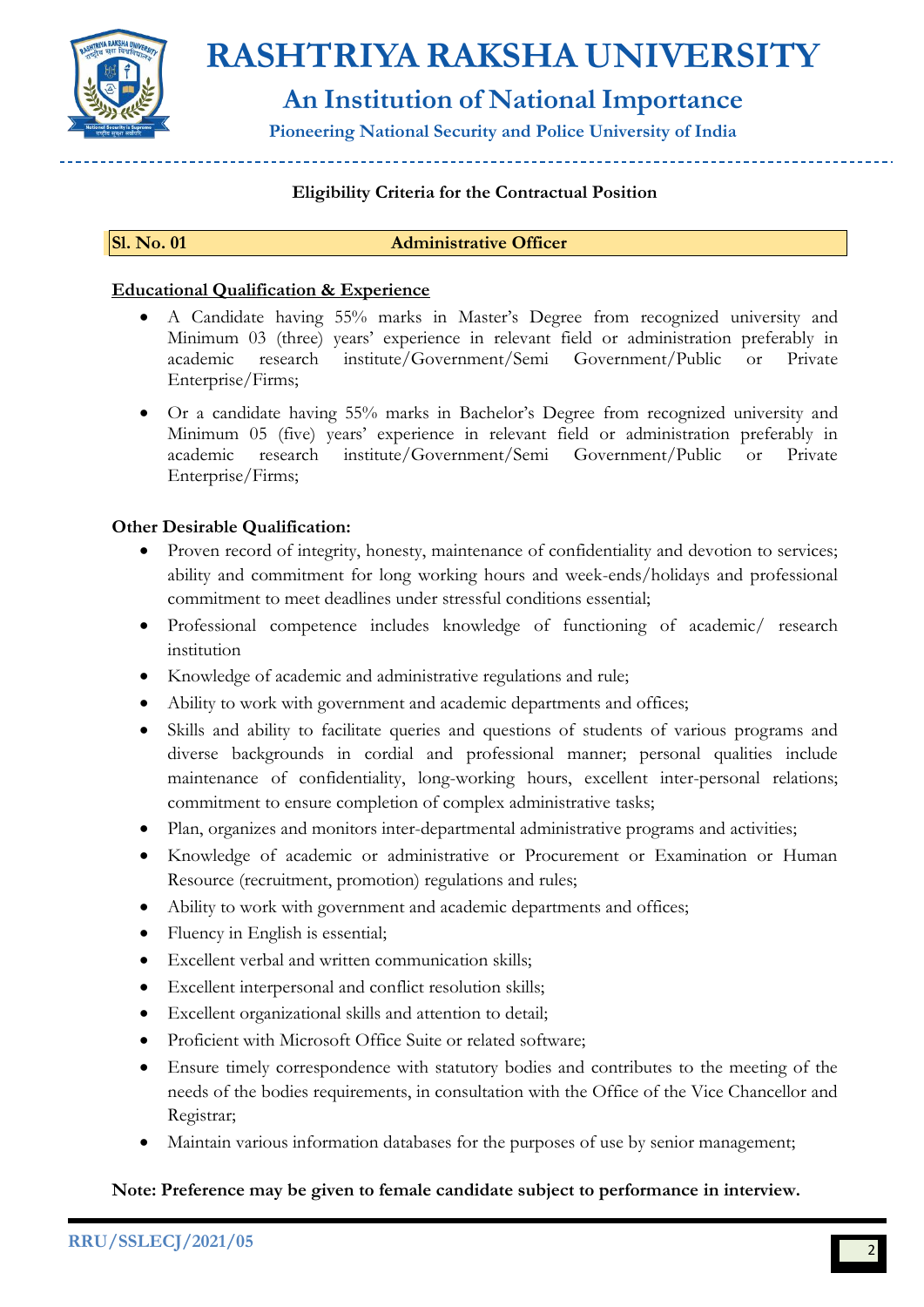

# **An Institution of National Importance**

**Pioneering National Security and Police University of India**

#### **General Instructions**

- **1.** The prescribed qualifications and/or experience shall be the minimum, and the mere fact that a candidate possesses the same shall not entitle him/her for interview. The Rashtriya Raksha University shall have the right to restrict the number of candidates to be interviewed to a reasonable level based on better or higher qualifications and experience than the minimum prescribed.
- **2.** The contractual appointment shall end on the stipulated date of expiry of contract in appointment order. Selected candidates shall have no right to renewal, extension of conversion into permanent/regular employment.
- **3. The University reserves the right not to fill any post and also to alter the nature and number of vacancies if the circumstances so warrant.**
- **4. The University retains the discretion to make an appointment at a revised remuneration, or to make an appointment with a modified job description and to fix revised qualification, experience, remuneration and requirements.**
- **5.** Canvassing or influencing in any form on behalf of any candidate will disqualify such candidate. Rashtriya Raksha University reserves the right to take appropriate action against such candidate.
- **6.** All the candidates are expected to download from University website, duly fill and bring along with them the "Brief Profile Form" for the interview. The Form should be neatly and legibly filled or typed preferably in at least 12 Garamond font size.
- **7.** Read carefully qualification & experience for the requirements of the advertised position and apply only if you have requisite qualifications and experience.
- **8. The Rashtriya Raksha University shall have the right to:** 
	- **a. relax any of the qualifications/experience at its discretion;**
	- **b. draw/ reserve panel(s) against the possible vacancies in the near future;**
- **9.** Experience and qualification will be reckoned as on the date of interview.
- **10.** No TA / DA shall be paid to the candidates for attending the interview.
- **11.** In case of any inadvertent mistake in the process of selection, which may come to notice at any stage even after the issue of appointment letter, the Rashtriya Raksha University reserves the right to modify / withdraw / cancel any communication or offer, made to the candidates at any stage.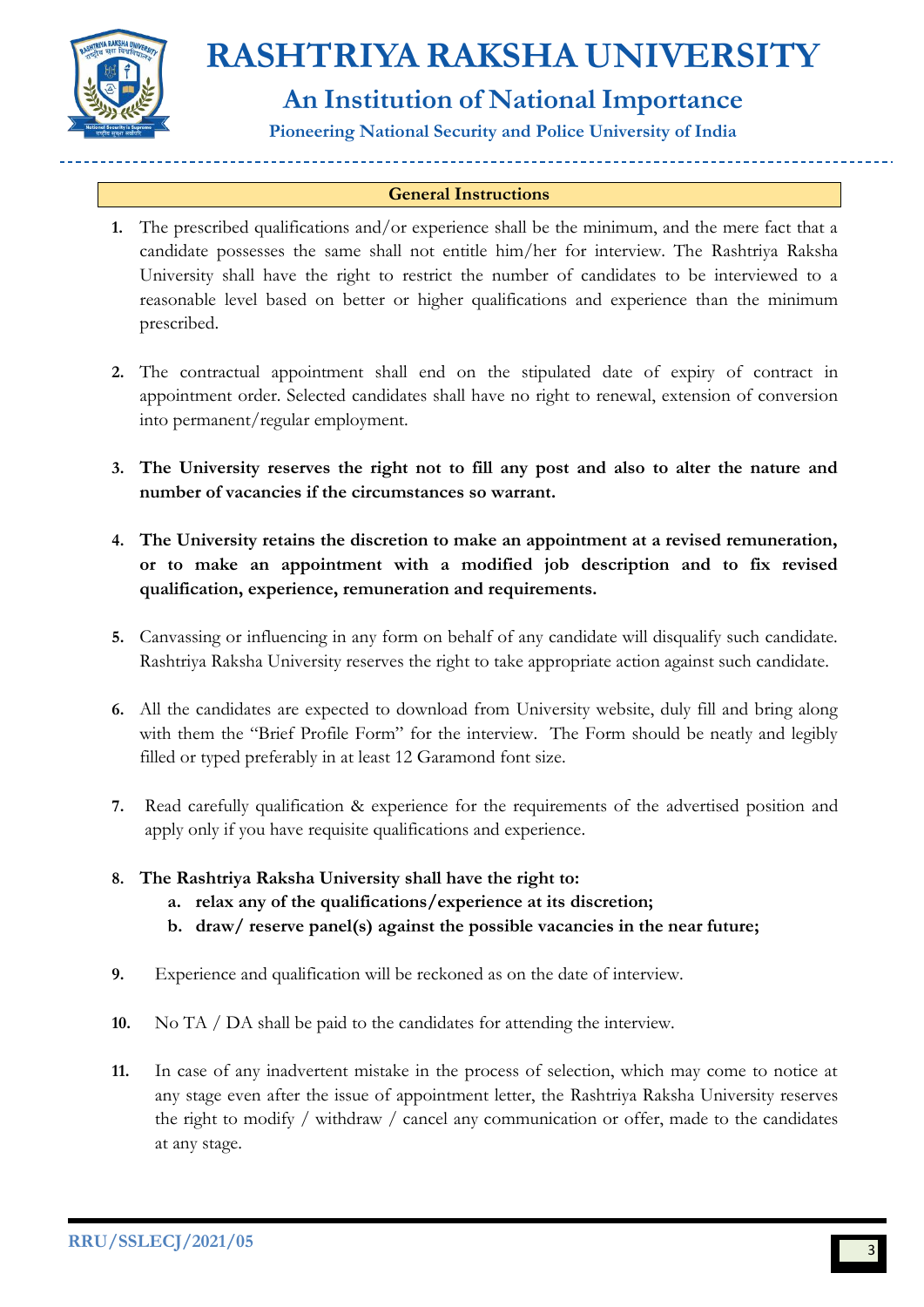

# **An Institution of National Importance**

**Pioneering National Security and Police University of India**

### **General Instructions**

- **12.** In case of any dispute / ambiguity that may occur in the process of selection, the decision of the Rashtriya Raksha University shall be final and binding.
- **13.** No correspondence will be entertained from candidates regarding conduct and the result of the interview.
- **14.** The appointment shall be governed by the rules, regulations and/or decision of the Rashtriya Raksha University.
- **15.** Qualified female, reserved category, minority candidates are strongly encouraged.
- **16.** Reporting time for walk in Interview is mentioned in the aforementioned table. No candidate shall be considered after given reporting time.
- **17.** The candidates are required to bring three copies of their resume with photograph, affixed on all copies, original and one set of photocopy of their Academic certificates, Experience certificate and other documents.
- **18.** COVID-19 Guidelines to be followed during the walk-in-interview as per Annexure-II. Candidate has to submit the Corona self-declaration form to security before entering in to the premises of the University as per Annexure-III.
- **19.** Candidate has to download the brief profile of the candidate for teaching or non-teaching staff for walk-in-interview from the RRU website. Filled the form for the same and produce at the time of document verification with all necessary documents with true copy.
- **20.** Address: Rashtriya Raksha University, Lavad, Dahegam, Gandhinagar-382305, Gujarat, India.
- **21.** If you have any query/questions/information, please write only on **[sslecj-office@rru.ac.in](mailto:sslecj-office@rru.ac.in)**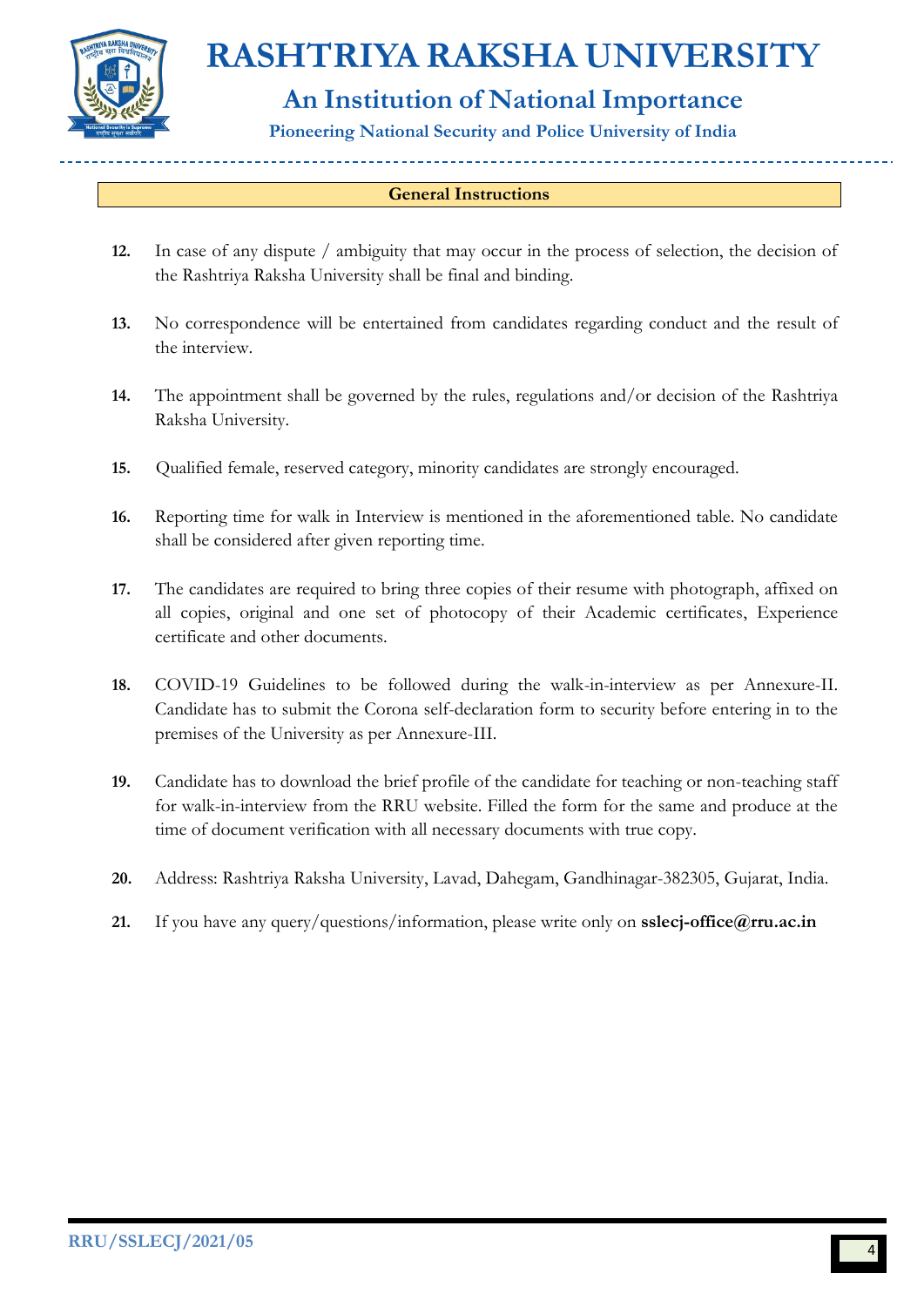

**An Institution of National Importance**

**Pioneering National Security and Police University of India**

### **Annexure-I**

### **Schedule of Walk-In Interview (RRU/SSLECJ/2022/05)**

**School of Security, Law Enforcement and Criminal Justice (SSLECJ)**

### **Rashtriya Raksha University**

| SI.<br>No. | Name of the Post          | Date of<br>Interview | <b>Reporting Time</b> | Interview<br>Time |
|------------|---------------------------|----------------------|-----------------------|-------------------|
|            | Administrative<br>Officer | 01/04/2022           | $1030$ hrs            | $1130$ hrs        |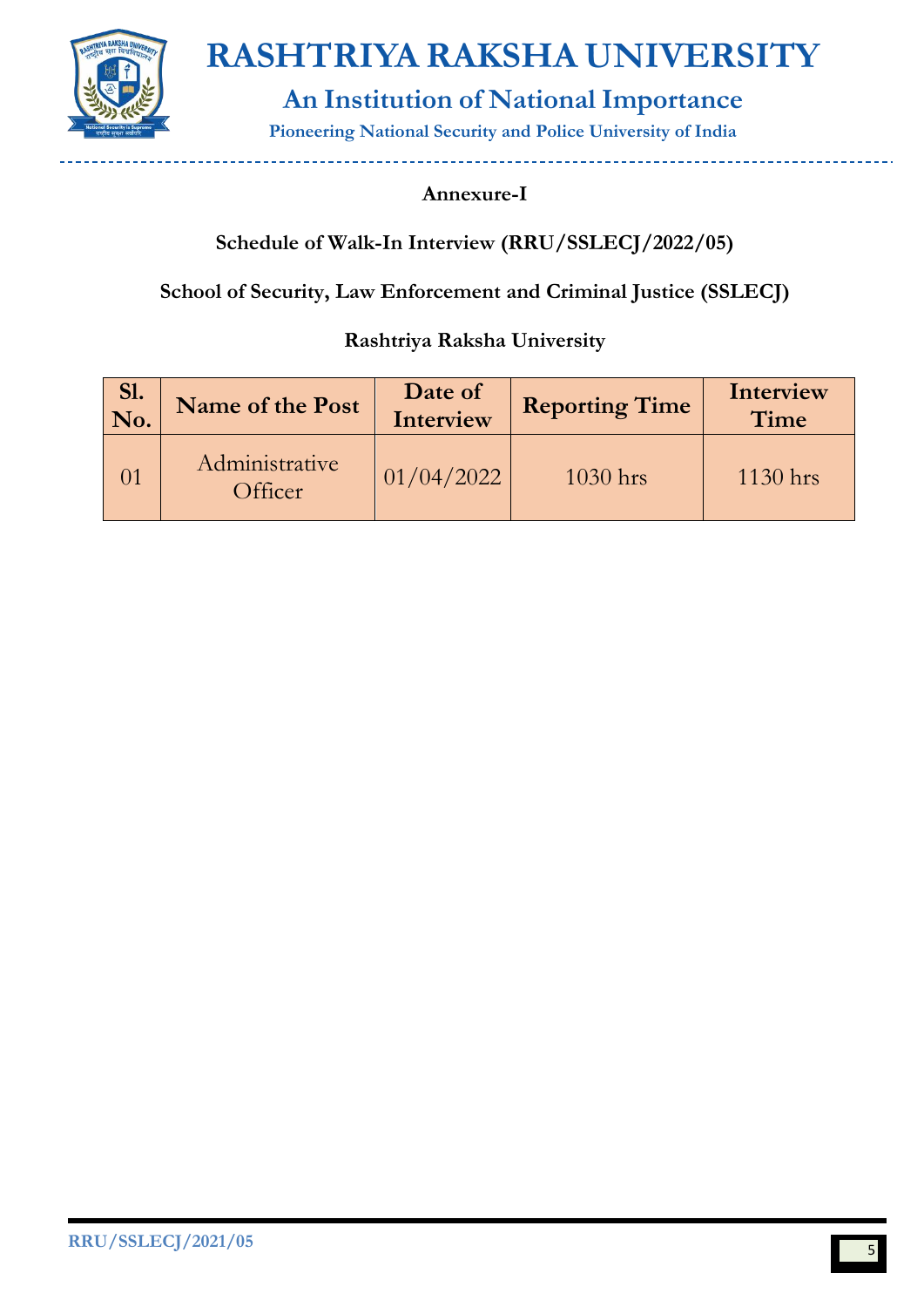

**An Institution of National Importance**

**Pioneering National Security and Police University of India**

### **Annexure-II**

### **COVID-19 Guidelines to be followed during the walk-in-interview.**

- 1. Candidates will not be allowed for **walk-in-interview**, if he/she has any COVID like symptoms. He/ she have to submit the attached declaration from before entering in the premises.
- 2. Face-mask is compulsory & installed Arogya Setu APP in his/her mobile throughout the process of **walk-in-interview**
- 3. Any Luggage will not be allowed within the premises during **walk-in-interview**. It should be keep outside the premises.
- 4. Accompanying person(s) will not be allowed within the premises during the entire **walk-ininterview.**
- 5. All the Candidates must have to follow the guidelines of GoG & GoI for social distancing & other pertaining to COVID-19, which is published from time to time by Government.